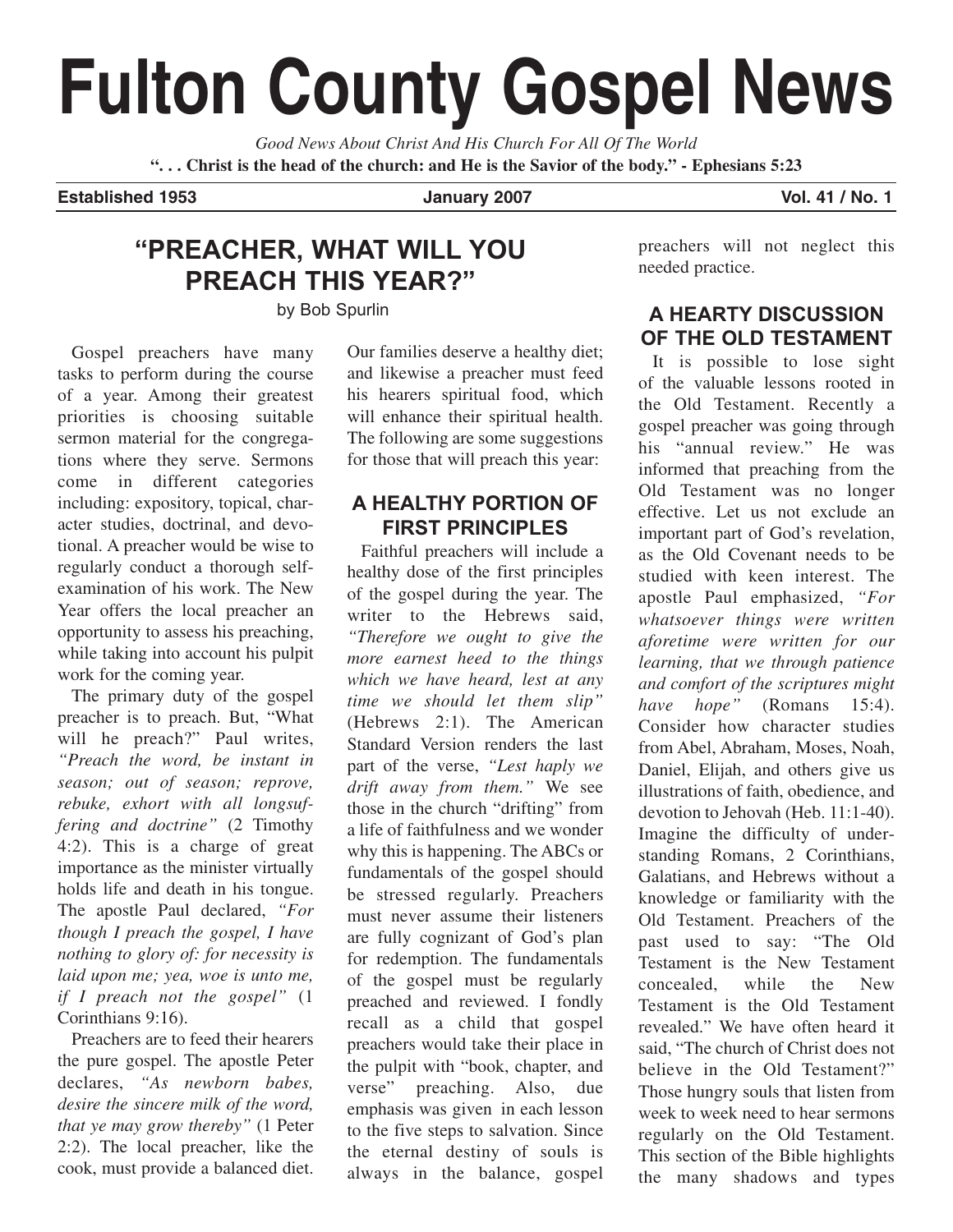#### **FULTON COUNTY GOSPEL NEWS** USPS Publication #211780

. . . is a Periodical publication issued monthly by the Church of Christ at Third and Bethel (P.O. Box 251), Mammoth Spring, AR 72554-0251. **POSTMASTER: Please mail all changes of address to the above address.**

**FCGN** is mailed free of charge to any who care to receive it. We will be happy to add any names to the regular mailing list. If you send in a name we must have a complete address, including number and street name, or R.R. or HCR number, plus box number, or a P.O. Box number and the **NINE DIGIT ZIP CODE**. This paper is supported by voluntary contributions for which we are grateful. Financial information will be furnished upon request. **Mail all address corrections or manuscripts to:**

#### **FULTON COUNTY GOSPEL NEWS** P.O. Box 251

Mammoth Spring, AR 72554

| Lee Moses $\dots\dots\dots\dots\dots\dots$ . EDITOR |
|-----------------------------------------------------|
|                                                     |
| E-Mail cocfcgn@centurytel.net                       |
| Website www.fultoncountygospelnews.org              |
|                                                     |
|                                                     |

#### *continued from page 1*

pointing to the covenant of Christ (Jeremiah 31:31-34; Hebrews 9:15- 17).

#### **A HEFTY EMBRACE OF CHRISTIAN LIVING**

One of the greatest needs for the child of God is staying informed of the basic tenets of Christian living. The minister should give serious attention to this much-needed subject. Jesus said, *"Heaven and earth shall pass away, but my words shall not pass away"* (Matthew 24:35). Living the Christian life, or any other aspect of Christianity, is to be guided by the absolute Word of God (Psalm 119:89; 2 Timothy 3:16-17). We live in an age when moral relativism is the rule of the day. Thus sermons about Christian living should include warnings concerning such subjects as immodest apparel, dancing, tobacco use, fornication, alcohol, and drugs. We must never forget a Christian is

a person who wears the name of the Lord. We belong to Jesus; therefore, our daily lives should be conducted in accordance with His will (Matthew 7:24-27).

#### **AN HONEST DOSE OF CHRISTIAN EVIDENCES**

Positive encouragement and instruction is received when the local preacher devotes time to a study of Christian evidences. These studies benefit all hearers in strengthening their faith in God. Listening to sermons will edify all that hear the message (Ephesians 4:15-16). The theme of Christian evidences includes the following topics: the existence of God, the deity of Christ, the age of the earth, and the problem of evil. Several years ago a wise preacher was quizzed about the single most important Scripture in the entire Bible. He replied, *"In the beginning God created the heaven and the earth*" (Genesis 1:1). The preacher predicated his remarks on the fundamental premise that if we do not believe in the integrity of Genesis 1:1, the balance of the Bible has little meaning (John 6:44- 45).

#### **CONCLUSION**

For preaching to be effective, there must be sincerity of presentation, clarity of speech, simplicity of lesson, and, as we have noted, suitability of material. Following this pattern will accomplish a threefold purpose: (1) It will bring people to Christ so that they might be saved (John 6:44-45); (2) it will cause Christians to grow spiritually (1 Peter 2:1-2; 2 Peter 3:13); and (3) will keep Christians saved (James 1:21; 1 Corinthians 15:1-2).

Hartselle, AL

# **GOD LOVETH A CHEERFUL GIVER**

by Lee Moses

*"Every man according as he purposeth in his heart, so let him give; not grudgingly, or of necessity: for God loveth a cheerful giver"* (2 Corinthians 9:7).

The Holy Spirit gave this admonition to the church at Corinth as a contribution was being taken up for needy Christians in Judea. But this admonition for each Christian to be a cheerful giver is not limited to that time, those people, nor that situation. It remains just as true today that "God loveth a cheerful giver."

#### WHAT? A **GIVER!**

In response to the question, *"Who is my neighbor?"*, Jesus responded with the Parable of the Good Samaritan (Luke 10:29-37). This spoke of an unsuspecting traveler who was accosted by highway robbers and left for dead. Two men each passed by and did nothing to help the suffering man. The robbers and the two men that passed by were **takers**—they looked out only for themselves at the expense of others. But fortunately for the wounded man, a **giver** also came that way. That giver happened to be of a group that was at odds with that of the wounded man, but this did not stop the giver from giving. He dressed his wounds, brought him to an inn, and upon departure told the innkeeper that he would meet whatever additional expense the wounded man incurred.

There is no lack of takers in the world today. People feel free to take whatever they believe they need or deserve, although they may neither need nor deserve what they take. Of course, no society can function properly with a disproportionate number of takers to givers. And this returns to haunt the takers as well as, and worse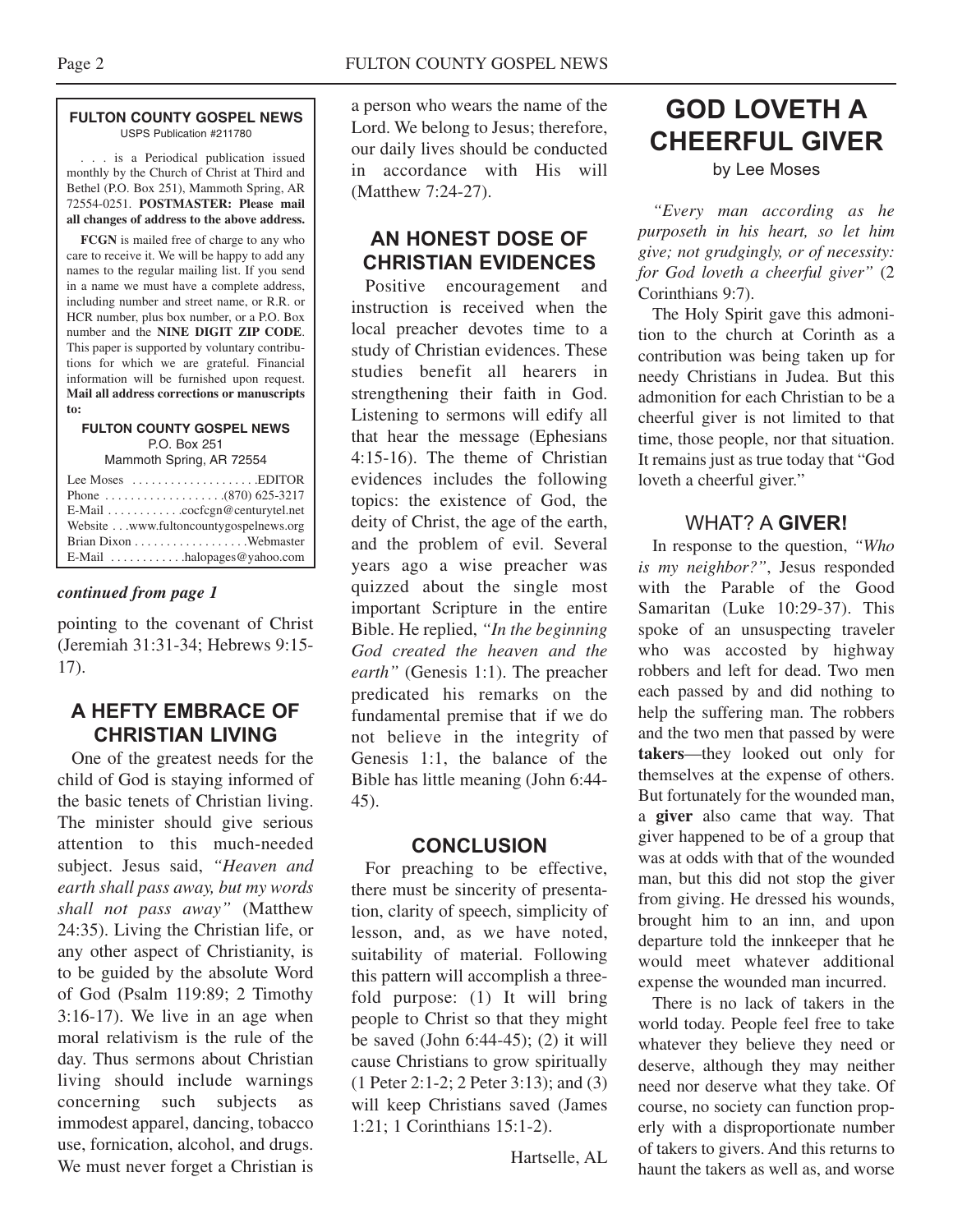than, the givers. As one country and western singer crooned, "The road you leave behind you is another road you're gonna have to go back down." This is a truth affirmed by the word of God: *"Be not deceived; God is not mocked: for whatsoever a man soweth, that shall he also reap"* (Galatians 6:7).

You see, we were not placed on earth to be takers, but givers. This does not mean that we do not receive, for we do—and abundantly. But should we respond to our abundance by taking more, or by giving? *"For who maketh thee to differ from another? and what hast thou that thou didst not receive? now if thou didst receive it, why dost thou glory, as if thou hadst not received it?"* (1 Corinthians 4:7). Every good thing we have is from God (cf. James 1:17)—our lives, our health, our families, our ability to earn our livelihoods—and this leaves us debtors to God. Admittedly, our debt to God is not repayable, particularly if we have received the forgiveness of our sins that can be found only in Christ (Colossians 1:14). However, the abundance that we have received should fill us with a deep sense of gratitude and obligation toward God.

All we can give Him in return is. . . **everything**. Considering all things come from God, the apostle Paul wrote, *"I beseech you therefore, brethren, by the mercies of God, that ye present your bodies a living sacrifice, holy, acceptable unto God, which is your reasonable service"* (Romans 12:1). The only reasonable response to God is to give yourself. It is impossible that we could ever repay God to such a degree that He would owe us—He is debtor to no man: *"Or who hath first given to him, and it shall be recompensed unto him again? For of him, and through him, and to him, are all things: to whom be glory for ever. Amen"* (Romans 11:35-36).

## HOW? A **CHEERFUL** GIVER!

We are definitely told **how** we are to give—willingly and cheerfully. If it is only reasonable that we give ourselves entirely to God, why would it dampen one's mood to give only a portion of himself to God?

What is the secret to cheerful giving? Perhaps the Macedonian Christians could tell us something in this regard. When the aforementioned contribution for the Christians in Judea was collected, the churches in Macedonia enthusiastically gave: *"[I]n a great trial of affliction the abundance of their joy and their deep poverty abounded unto the riches of their liberality"* (2 Corinthians 8:2). These were poor Christians themselves, yet they eagerly jumped at the chance to help their brethren in greater need. Paul said that they gave *"beyond their power . . . praying us with much intreaty that we would receive the gift"* (verses 3-4). One can clearly see that the Macedonians were marked by **gratitude**. They were thankful for what they had received, and thankful for the opportunity to help their brethren in need. But one who lacks gratitude can never be a cheerful giver. Also, before the Macedonians gave to the collection, they *"first gave their own selves to the Lord"* (verse 5). Being committed wholly to Him, they trusted their welfare to His providence; a most reasonable trust (compare with Matthew 6:25-34; 7:7-12; Hebrews 13:5-6). If one combines his gratitude with **trust in God**, the ingredients are in place to make a cheerful giver.

One who gives himself wholly to God will find his disposition cheered in ways unimaginable to those outside of Christ. Even writing from prison, Paul exulted, *"Rejoice in the Lord alway: and again I say, Rejoice"*; fully enjoying *"the peace*

*of God, which passeth all understanding"* (Philippians 4:4, 7; cf. John 10:10). Some apparently believe that God is a tyrant, seeking whimsically to impose His will in such a way as to rob mankind of any joy in life. Nothing could be further from the truth. *"For this is the love of God, that we keep his commandments: and his commandments are not grievous"* (1 John 5:3; compare with Deuteronomy 10:12-13). May each of us realize the joy of giving, and *"remember the words of the Lord Jesus, how he said, It is more blessed to give than to receive"* (Acts 20:35).

#### WHY? **GOD LOVES** A CHEERFUL GIVER!

Nobody likes a begrudging giver. If a young man gives his sweetheart a necklace, all the while bemoaning the hassle of buying her a gift, he just might find the necklace back in his hands and his sweetheart out the door. In this respect, God is no different. He only asks what is appropriate and necessary (whether or not we realize why it is appropriate and necessary)—so why should He be pleased with a begrudging giver?

But we are told that God **loves** the cheerful giver! What greater motivation can one have to be a cheerful giver? That there is something we can **do** to prompt the love of God is amazing, considering we all have done so much to **spurn** the unconditional love that God has for us (Isaiah 53:6; 59:1-2; Romans 3:23; 5:8; Ephesians 2:1-5). When one has a heart inclined to give cheerfully, that person shows he has a heart like that of God Himself. There is no greater love that one could receive than the love of God (John 3:16; Romans 5:7-8; 1 John 3:16). When one acts according to the will of God, including by being a cheerful giver, that person receives back a love accompanied by greater blessings